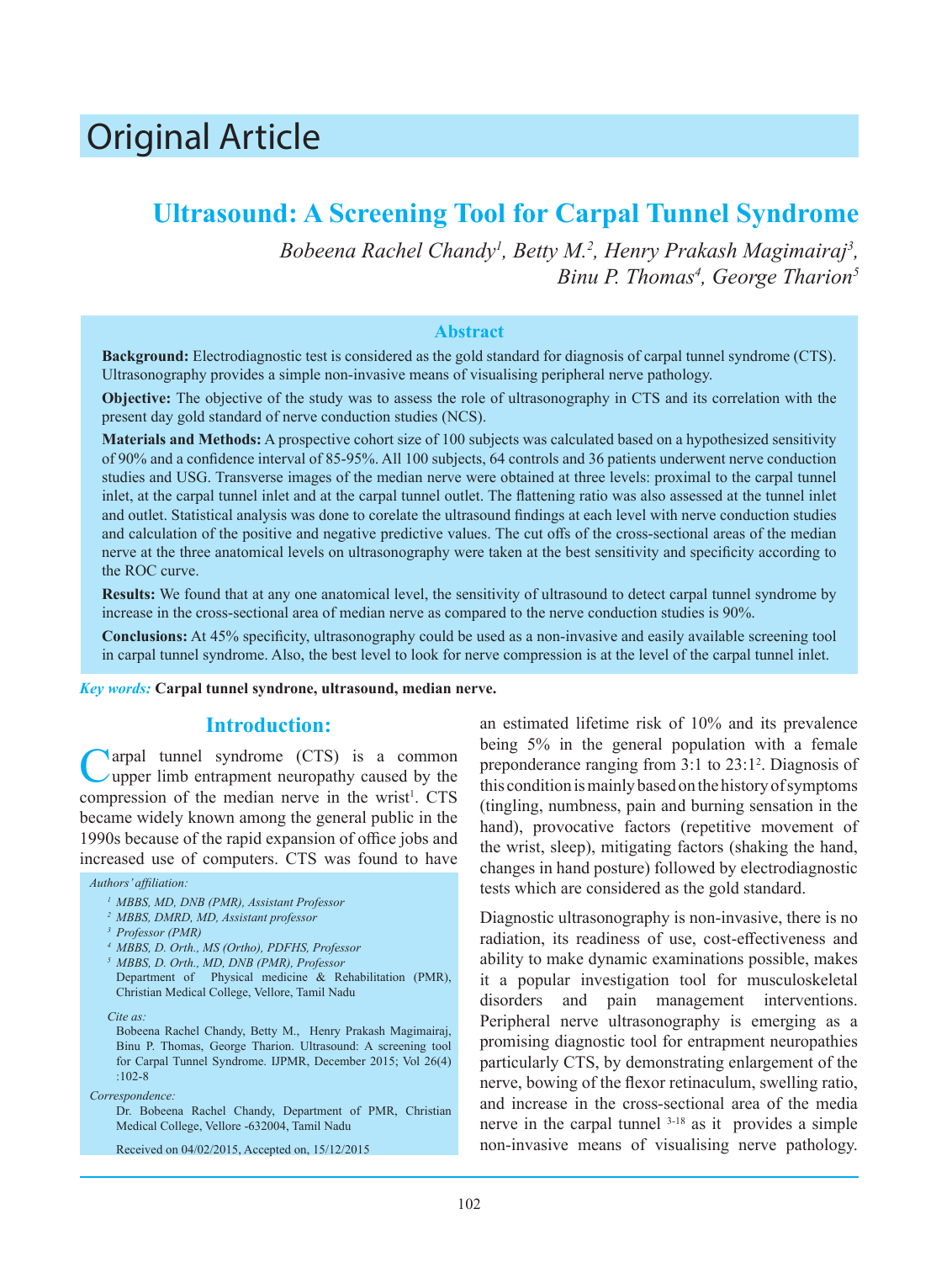Most of these studies, however, have not demonstrated the true diagnostic use of US as the NCS results have been used as reference standards. This study was done to see if ultrasonography can be used as a screening tool for CTS based on the sensitivity and specificity, and also compares the US and NCS for CTS. This study is aimed to find the value of sonography for CTS diagnosis so that it can be used especially in medical set-ups where tests like electrodiagnostic studies and MRI are not easily available.

## **Materials and Methods:**

The study was conducted in the Department of Physical Medicine and Rehabilitation, in a tertiary care hospital in south India. The participants were patients with symptoms of CTS, referred from the out-patient services of the departments of Hand and Leprosy Reconstructive Surgery (HLRS), Orthopaedics and PMR for nerve conduction studies (NCS).

The total sample size of 100 subjects was required to find a hypothesised sensitivity of 90% with a 95% confidence interval of 85-95%. Of this number, 36 were in the patient group and 64 in the control group.

The study was approved by the Institution Review Board of the Institute and an informed consent was obtained from all the participants.

## **Control Group:**

Normative data was collected from 64 age-group matched subjects recruited from the hospital staff or relatives accompanying the patients, who did not have any signs or symptoms of CTS (33 males and 31 females). They were subjected to history and neurological examination to rule out any abnormality. NCS and ultrasonography of both wrists were done for all subjects included in the control group.

## **Patient Group:**

Thirty-six patients were included in the study. The patient group were selected based on the diagnostic criteria put forward by the American Academy of Neurology  $(1993)^{19}$  – paresthesia; pain; swelling; weakness or clumsiness of hand provoked or worsened by sleep; sustained hand or arm position; repetitive action of the hand or wrist that is mitigated by changing posture or by shaking of the hand; sensory deficit or atrophy of the median nerve innervated thenar muscle; symptoms elicited by the Phalen's test performed on each patient.

A detailed history was taken using the modified Boston carpal tunnel questionnaire, which assessed the symptoms (pain, paresthesia, numbness, weakness and nocturnal symptoms) and functional status (writing, buttoning, holding, gripping, opening jars, carrying grocery bags, household chores, bathing and dressing). This questionnaire was modified to be used in the Indian population by virtue of being translated into Indian regional languages, utilising a translated visual analogue scale and assessing functions (eg, activities like buttons/ hooks/sari pleats) relevant to our population<sup>20</sup>.

A clinical examination was done for any sensory deficits in the median innervated area in the hand (categorised as impaired sensations/ normal sensations) and for motor weakness of the abductor pollicis brevis (categorised as weakness present or normal). Tinel's and Phalen's tests known to be highly sensitive (0.97 and 0.92) and specific (0.91 and 0.88) for diagnosis of CTS, was also performed for each subject  $21$ . The radiologist was blinded to the clinical findings.

Thirteen out of the 36 patients were found to have predominant motor symptoms and 23 people were found to have mainly sensory impairment in the hand in the median innervated areas, namely the thumb, index, middle and radial half of the ring finger. Laboratory investigations (blood sugars and thyroid functions) were also done to rule out any other cause for CTS. Informed consent was taken from all the patients.

## **Electrodiagnostic evaluation:**

Electrodiagnostic studies were performed for all subjects included in the study according to the protocol put forth by the American Association of Electrodiagnostic Medicine recommendations 19,22,23 using Medelec Synergy (VIAsys Healthcare EMG and EP systems, UK Ltd, software version 11 ).

The nerve conduction study was carried out by the same physician, in the elecrodiagnostic lab with specified ambient room temperature of 32 degrees. Standard tests for median sensory and motor conductions, included recording of distal latency, conduction velocity across the wrist and amplitude.

#### **The criteria for diagnosis of CTS were 19, 23-25 :**

-Distal sensory latency recorded from the index finger (antidromic stimulation) using ring electrodes is  $>3.3$ ms.

• Distal motor latency of median nerve recorded from the abductor pollicis brevis using disc electrodes, with stimulation 3cm proximal to the distal crease of the wrist  $> 4.4$  ms.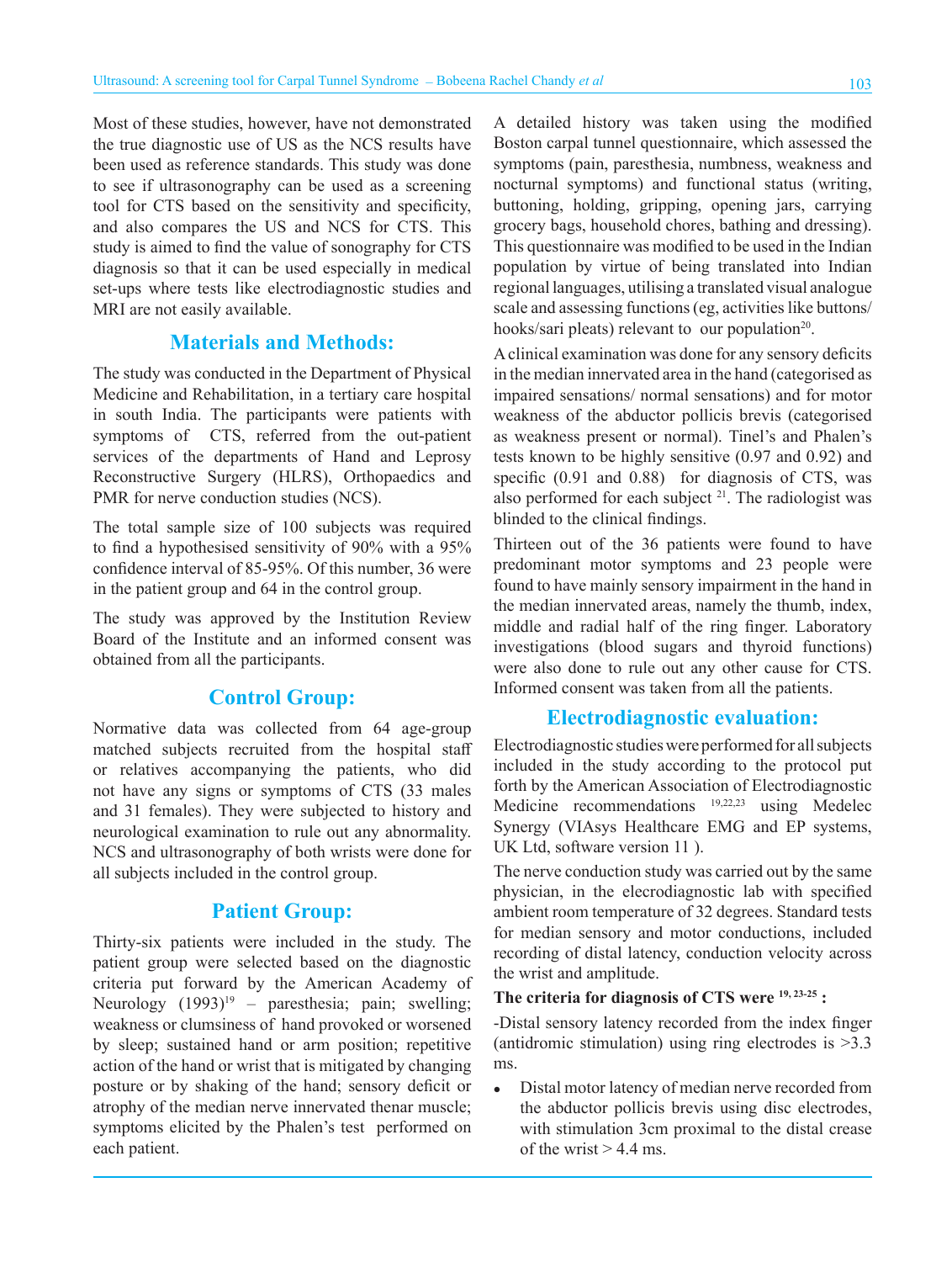When standard tests mentioned above yielded normal results, a comparative median/ ulnar studies were done.

- Difference between distal motor latency of median and ulnar nerves  $> 1.1$ ms
- Difference between distal sensory latency of median and ulnar nerves  $> 0.2$ ms<sup>23</sup>.

F wave was done for all patients.

In accordance to with the results of the electrodiagnostic studies, the hands were categorised into 3 groups:

- 1. Mild to moderate CTS characterised by slowing of the median sensory distal latency with normal distal motor latency or abnormal distal motor latency with or without delay in conduction velocity and diminished amplitudes.
- 2. Severe CTS absence of a median sensory response and prolonged distal motor latency with delayed conduction velocity and diminished amplitude or absence of CMAPs.
- 3. Normal motor and sensory distal latency, conduction velocity and amplitude within normal limits.

## **Sonography:**

All 100 subjects underwent high-resolution ultrasound performed by two radiologists who were experienced in the field of musculoskeletal sonography using Seimens Antares Ultrasonography machine, with a 7-13 MHz linear array transducer. The radiologist was blinded to the clinical findings and electrodiagnostic results. The sonographic examination was done within 3 days of the electrodiagnostic study. The examination was performed with the patient seated in a comfortable position facing the radiologist with the forearm resting on the table in supination with the wrist in the neutral position and fingers semi-flexed. Transverse images of the median nerve were obtained at three levels: Immediately proximal to the carpal tunnel inlet (distal radio-ulnar joint level), at the carpal tunnel inlet (level of scaphoid and pisiform) and at the carpal tunnel outlet (trapezium and hook of hammate level). The cross-sectional area was measured by tracing it with an electronic calliper around the margin of the median nerve (Fig1). The flattening ratio, defined as the ratio of the major axis of the median nerve to the minor axis, was also assessed at the tunnel inlet and outlet (Fig 2). Of the 100 subjects included in the study (36 patients with CTS and 64 normal subjects), 18 were found to have unilateral bifid median nerve (Fig 3). Among the patient group, there were 8 people with this variant but in the asymptomatic hand. Among the normal subjects, 10 individuals had the variant, hence the wrist with the variant nerve was excluded from the study and the normal wrist was included.



**Fig 1:Cross-sectional Area of the Median Nerve Measured by an Electronic Calliper**



**Fig 2: Flattening Ratio (Ratio of Major Axis of Median Nerve to the Minor Axis).**



**Fig 3: Bifid Median Nerve.**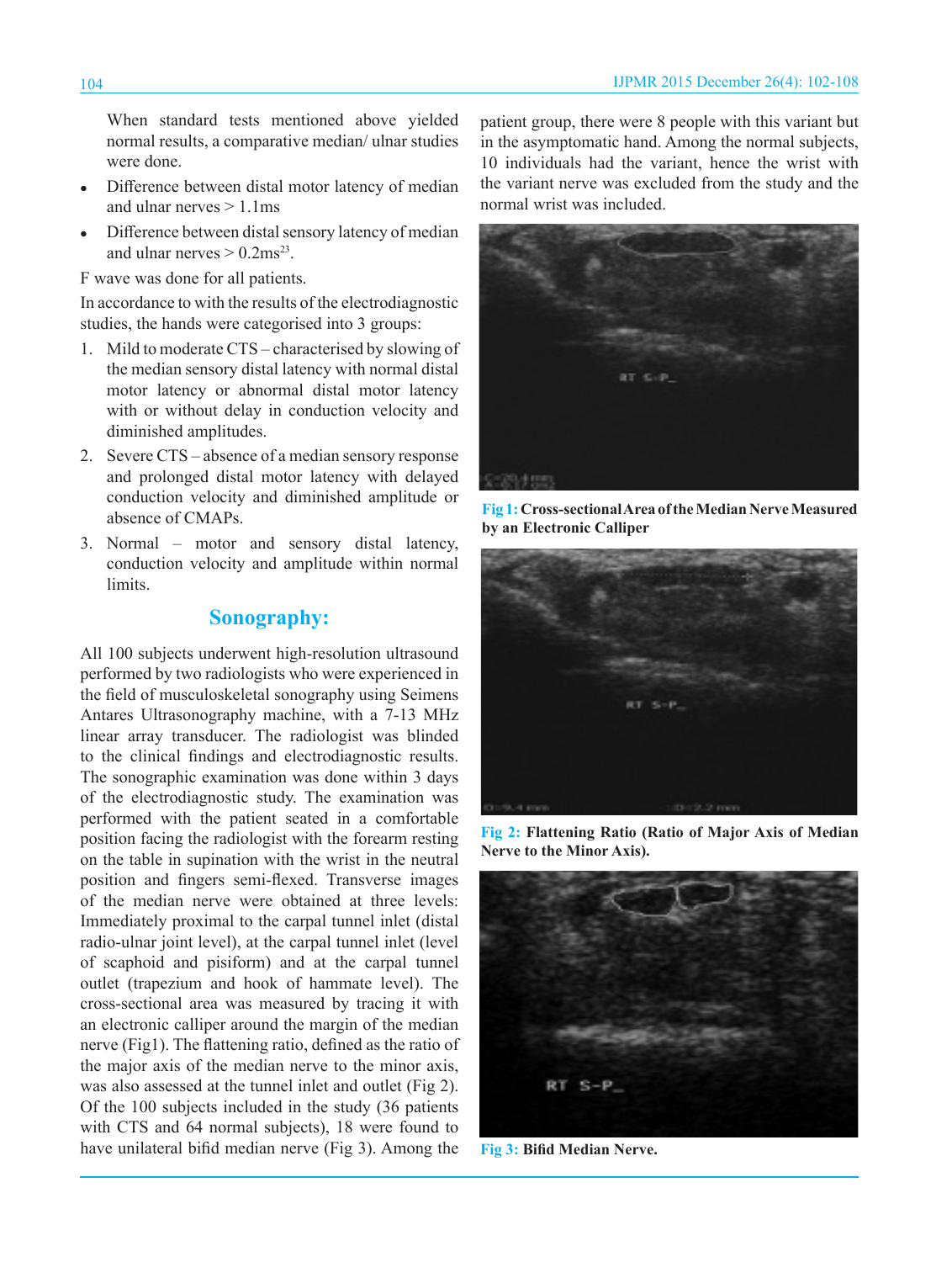## **Statistical analysis:**

The statistical analysis was done using the STATA 8.0. The cut off values of the cross-sectional area for each of the three levels (proximal to inlet, at the inlet and at the outlet) were calculated according to the receiver operating characteristic (ROC) curves for each level (Figs 4-6). The co-relation of the positive ultrasound findings at each level and nerve conduction studies was done along with calculation of the positive and negative predictive values. The mean flattening ratio for cases, controls and the combined group were also calculated.

### **Results:**

Among the 36 patients recruited for the study 10 were males and 26 were female and among the control population of 64 subjects, there were 33 males and 31 females. The age distribution in the patient population was between 18 and 56 years with a mean of 38.33. Among the control group the age distribution was 18- 58 years with a mean of 29.89.

A total of 177 wrists were studied, 59 from the patient group and 118 of the control group. In the patient group, 23 subjects were found to have bilateral CTS and 13 were found to have unilateral disease (11 right sided and 2 left sided).

Among the patient group, 29 were classified under group 1 (mild to moderate CTS), 7 individuals were classified under group 2 (severe CTS), and 64 in group 3 (normal findings. Eighteen subjects among the cases as well as the control group were found to have a bifid median nerve, which has been described in literature as a normal variant 26.

Receiver operating characteristic (ROC curve) analysis was done for the cross sectional areas for the 3 levels of measurement for the best cut-off values.





 $\frac{8}{3}$ . 0.75 Sensitivity<br>0.50 0.25  $0.00$  $0.75$  $0.00$  $0.25$ 0.50<br>1 - Specificity 1.00 ROC curve = 0.8072

**Fig 5: Roc Curve for the Level at the Tunnel Inlet**



**Fig 6: Roc Curve for the Level of the Tunnel Outlet**

Based on the ROC curve, the cut-off for CSA for CTS in patients were  $0.09 \text{ cm}^2$  at the level of the distal radioulnar joint (sensitivity 68% and specificity 68.64%),  $0.10 \text{ cm}^2$  at the level of the inlet of the carpal tunnel (sensitivity 78% and specificity 77.97%), and 0.08cm<sup>2</sup> at the level of the outlet of the carpal tunnel (sensitivity 72% and specificity 55.93%).

The sensitivity of ultrasound to diagnose CTS by the increase in CSA at the level of the distal radio-ulnar joint for group 1 (mild to moderate CTS on NCS) is 58.54% and that for group 2 (severe CTS) is 66.67%. The specificity of ultrasound at this level compared to the electrodiagnostic study was 68.64%. The sensitivity of ultrasound to diagnose CTS at the level of inlet to the carpal tunnel (level of pisiform) in group 1 (mild to moderate CTS on NCS) was 78.05% and that for group 2 (severe CTS) was 77.78%. The specificity as compared to the electrodiagnostic study at this level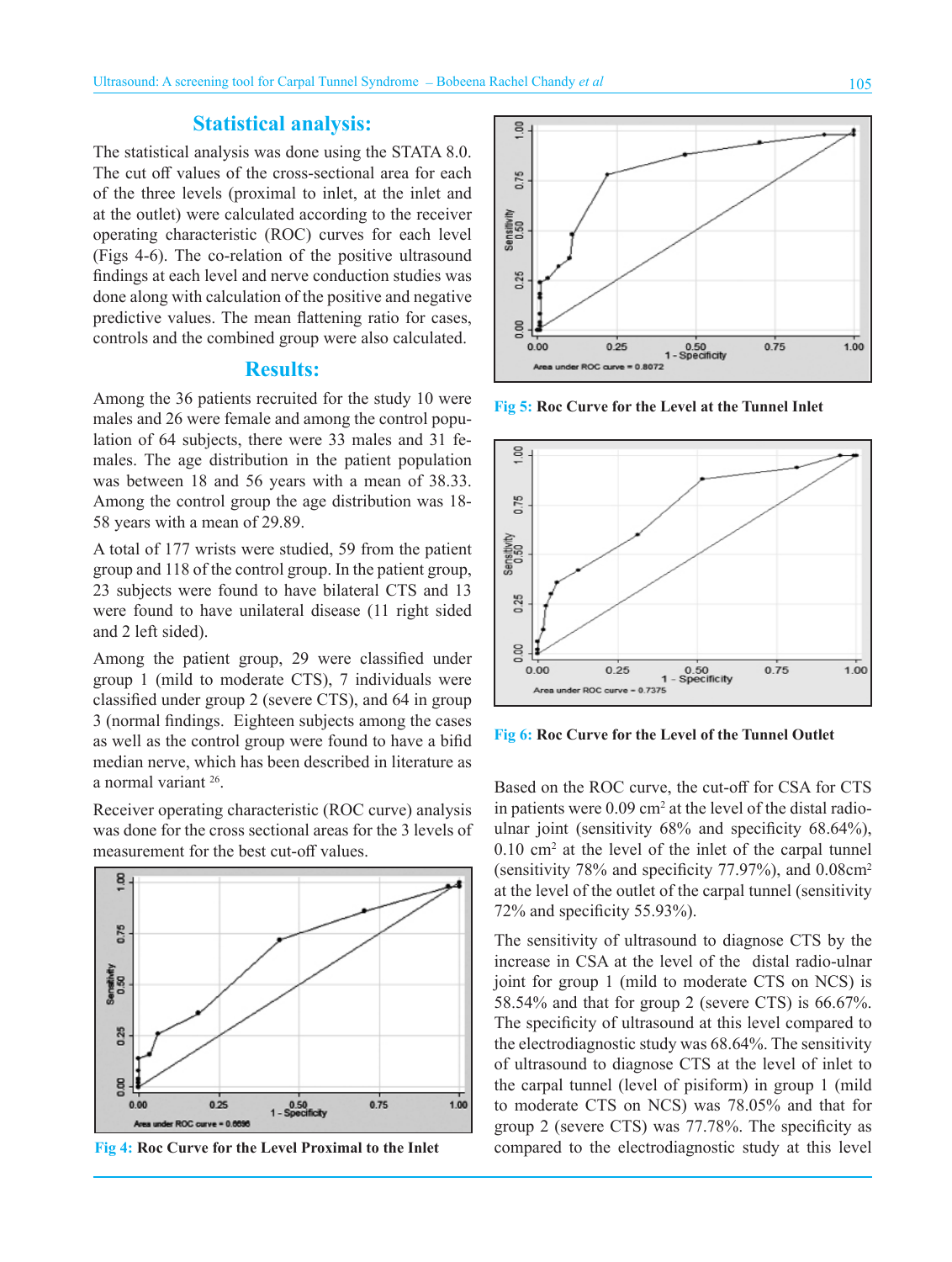The ability of the USG to pick up an increased CSA at any level according to the severity of the disease was 86.20% for group 1, and for group 2 was 85.7%

The mean of flattening ratio for the combined group at the level of proximal inlet was 3.06 with standard deviation of 0.75, at the inlet the mean was 2.74 with standard deviation of 0.58 and at the tunnel outlet it was 3.22 with standard deviation of 0.78. No significant correlation could be established between the flattening ratio and disease condition.

The positive predictive value and the negative predictive values of ultrasound vs. nerve conduction studies were calculated at each level.

- 1. Proximal inlet of the carpal tunnel Positive predictive value  $= 45$ Negative predictive value  $= 80$
- 2. Inlet of the carpal tunnel Positive predictive value  $= 60$ Negative predictive value  $= 90$
- 3. Outlet of the carpal tunnel Positive predictive value  $= 41$ Negative predictive value  $= 83$

## **Discussion:**

The clinical diagnosis of CTS usually relies on typical signs and symptoms which are followed by electrodiagnostic studies for confirmation. Stand-alone signs and symptoms have shown to limit diagnostic accuracy, while electrodiagnostic study cause discomfort, is time consuming, expensive and not widely available. Electrodiagnostic studies demonstrate the physiological malfunctioning of the median nerve while ultrasonography picks up the structural abnormalities.

In literature, US measurement used in CTS diagnosis is the cross-sectional area of the nerve at various levels of the carpal canal, the flattening ratio, the swelling ratio, and the increased palmar bowing of the flexor retinaculum. In some studies cross-sectional area was performed at a single level 4,5, 27-30 mostly at the proximal carpal tunnel. In several studies CSA

was measured by ellipsoid formula <sup>10, 28, 31</sup> but a more accurate measure is obtained by using continuous boundary trace of the nerve, because the nerve does not always have a perfect ellipsoid shape, which the method used in our study. Nakamichi and Tachibana<sup>11</sup> directly compared the measurements of the median nerve obtained sonographically with the measurements found in anatomical cross-sections in cadaver limbs. Ultrasound is a precise method for determining these measurements, later confirmed by Kamolz *et al*<sup>32</sup>.

Kamolz *et al*<sup>33</sup>. stressed the need for standardisation of the median nerve CSA cut-offs. In our study, the cut off for an abnormal nerve was taken as 0.09 cm<sup>2</sup> at the level proximal to the inlet, 0.10 cm<sup>2</sup> at the inlet and  $0.08 \text{ cm}^2$  at the tunnel outlet with sensitivities of 68%, 78% and 72% respectively and specificities of 68.64%, 77.97% and 55.93%; also the cross-sectional area at inlet of the carpal tunnel showed higher sensitivity and specificity (78% and 77.97%) for CTS as compared to the proximal inlet and outlet of the tunnel. The majority of the studies published previously had values ranging from 9mm<sup>2</sup> to 12 mm<sup>2</sup> in different populations, which corroborates with our findings also.

In our study, the sensitivity and specificity of the flattening ratio was not calculated, as it did not show any significant correlation with the presence of the disease. However, the mean of the flattening ratios for the cases and the controls was taken separately.

Ultrasonography is useful in CTS diagnosis, providing anatomic images of the median nerve, neighbouring structures, and mass-occupying space in the carpal canal. The advantages of ultrasonography is that it is low cost, takes a shorter duration to perform the investigation compared to nerve conduction studies and it is more commonly available, besides it is painless and non-invasive; and gives dynamic images. US is operator dependent, but shows high reproducibility after adequate training of the operators<sup>34</sup>.

The sensitivity of ultrasound to detect CTS by the increase in the cross-sectional area of the median nerve as compared to the nerve conduction studies is 90% with the US value being positive at any one anatomical level. The specificity for this is 45%. According to this study, based on the sensitivity, the best level to look for the compression of the nerve by increase in the crosssectional area is at the level of the carpal tunnel inlet, however a combination of the CSA at the inlet and outlet of the carpal tunnel will improve the screening accuracy of the test.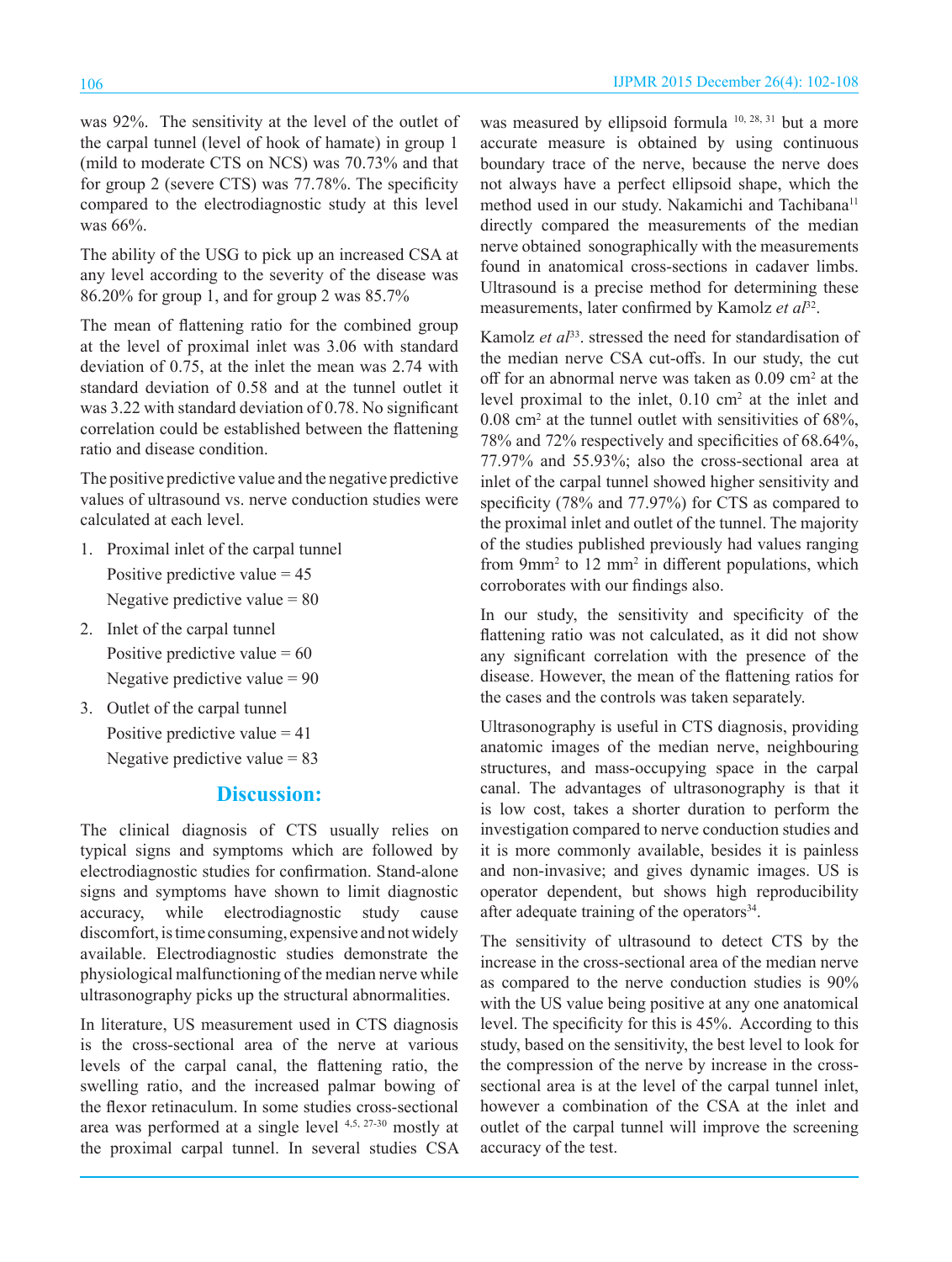## **Conclusions:**

Ultrasonography is useful in CTS diagnosis, providing anatomic images of the median nerve, neighbouring structures, and mass-occupying space in the carpal canal. The advantages of ultrasonography is that it is low cost, takes a shorter duration to perform the investigation compared to nerve conduction studies and it is more commonly available, besides being painless, non-invasive and gives dynamic images. US is operator dependent, but shows high reproducibility after adequate training of the operators $34$ . Therefore in conclusion as ultrasonography is more widely available as compared to NCS, is non- invasive with the added benefit of being cost-effective, it can be used as a good screening tool for the diagnosis of CTS. This investigation becomes especially useful when the availability of nerve conduction studies is difficult.

## **Future Directions:**

For further studies, it may be useful to look for the crosssectional area of the median nerve at the 3 different levels (at the distal radio-ulnar joint, the level of the pisiform and at the level of the hamate) 3-6 months post surgery or conservative management along with concomitant nerve conduction studies and compare with the pre-operative values. This may be especially useful in those patients who continue to have symptoms despite treatment especially surgical management.

#### **References:**

- 1. Bland JD. Carpal tunnel syndrome. *Curr Opin Neurol* 2005;**18:**581-5.
- 2. Atroshi I GC, Johnsson R, Ornstein E, Ranstam J, Rose´n I.Prevalence of carpal tunnel syndrome in a general population. *JAMA* 1999; **282:**153-8.
- 3. Naranjo A, Ojeda S, Mendoza D, Francisco F, Quevedo JC, Erausquin C. What is the diagnostic value of ultrasonography compared to physical evaluation in patients with idiopathic carpal tunnel syndrome? *Clin Exp Rheumatol* 2007; **25:**853-9.
- 4. Wiesler ER, Chloros GD, Cartwright MS, Smith BP, Rushing J, Walker FO. The use of diagnostic ultrasound in carpal tunnel syndrome. *J Hand Surg Am* 2006;**31:**726- 32.
- 5. Yesildag A, Kutluhan S, Sengul N, Koyuncuoglu HR, Oyar O, Guler K, *et al*. The role of ultrasonographic measurements of the median nerve in the diagnosis of carpal tunnel syndrome. *Clin Radiol* 2004; **59 :** 910-5.
- 6. Wong SM, Griffith JF, Hui AC, Lo SK, Fu M, Wong KS. Carpal tunnel syndrome: diagnostic usefulness of sonography. *Radiology*. 2004; **232:**93-9.
- 7. Wilson D. Ultrasound assessment of carpal tunnel syndrome. *Clin Radiol* 2004;**59:**909.
- 8. Visser LH, Smidt MH, Lee ML. High-resolution sonography versus EMG in the diagnosis of carpal tunnel syndrome. *J Neurol Neurosurg Psychiatry* 2008;**79:**63-7.
- 9. Sernik RA, Abicalaf CA, Pimentel BF, Braga-Baiak A, Braga L, Cerri GG. Ultrasound features of carpal tunnel syndrome: a prospective case-control study. *Skeletal Radiol* 2008;**37:**49-53.
- 10. Sarria L, Cabada T, Cozcolluela R, Martinez-Berganza T, Garcia S. Carpal tunnel syndrome: usefulness of sonography. *Eur Radiol* 2000;**10:**1920-5.
- 11. Nakamichi K, Tachibana S. Ultrasonographic measurement of median nerve cross-sectional area in idiopathic carpal tunnel syndrome: diagnostic accuracy. *Muscle Nerve* 2002;**26:**798-803.
- 12. Mondelli M, Filippou G, Gallo A, Frediani B. Diagnostic utility of ultrasonography versus nerve conduction studies in mild carpal tunnel syndrome. *Arthritis Rheum* 2008; **59:**357-66.
- 13. Lee D, van Holsbeeck MT, Janevski PK, Ganos DL, Ditmars DM, Darian VB. Diagnosis of carpal tunnel syndrome. Ultrasound versus electromyography. *Radiol Clin North Am* 1999;**37:**859-72.
- 14. Lee CH, Kim TK, Yoon ES, Dhong ES. Correlation of high-resolution ultrasonographic findings with the clinical symptoms and electrodiagnostic data in carpal tunnel syndrome. *Ann Plast Surg* 2005;**54:**20-3.
- 15. Kotevoglu N, Gulbahce-Saglam S. Ultrasound imaging in the diagnosis of carpal tunnel syndrome and its relevance to clinical evaluation. *Joint Bone Spine* 2005; **72:**142-5.
- 16. BUchberger W, Schon G, Strasser K, *et al*. High resolution sonography of the carpal tunnel. *J Ultrasound Med* 1991;**10:**531-7.
- 17. Bayrak IK, Bayrak AO, Tilki HE, Nural MS, Sunter T. Ultrasonography in carpal tunnel syndrome: comparison with electrophysiological stage and motor unit number estimate. *Muscle Nerve* 2007;**35:**344-8.
- 18. Naranjo SO, Mendoza D F, Francisco JC, Erausquin QC. What is the diagnostic value of ultrasonography compared to physical evaluation in patients with idiopathic carpal tunnel syndrome. *Clin Exp Rheumatol* 2007:854-9.
- 19. Quality standards Subcommittee of the American Academy of Neurology. Practice parameter for carpal tunnel syndrome. *Neurology* 1993**:**2406-9.
- 20. Mody GN, Thomas BP, Pallapati SCR, Antonisamy SB. Carpal Tunnel Syndrome in Indian Patients: Use of Modified Questionnaries for Assessment. *J Hand Surg Eur* 2009 ; **34:**671-8.